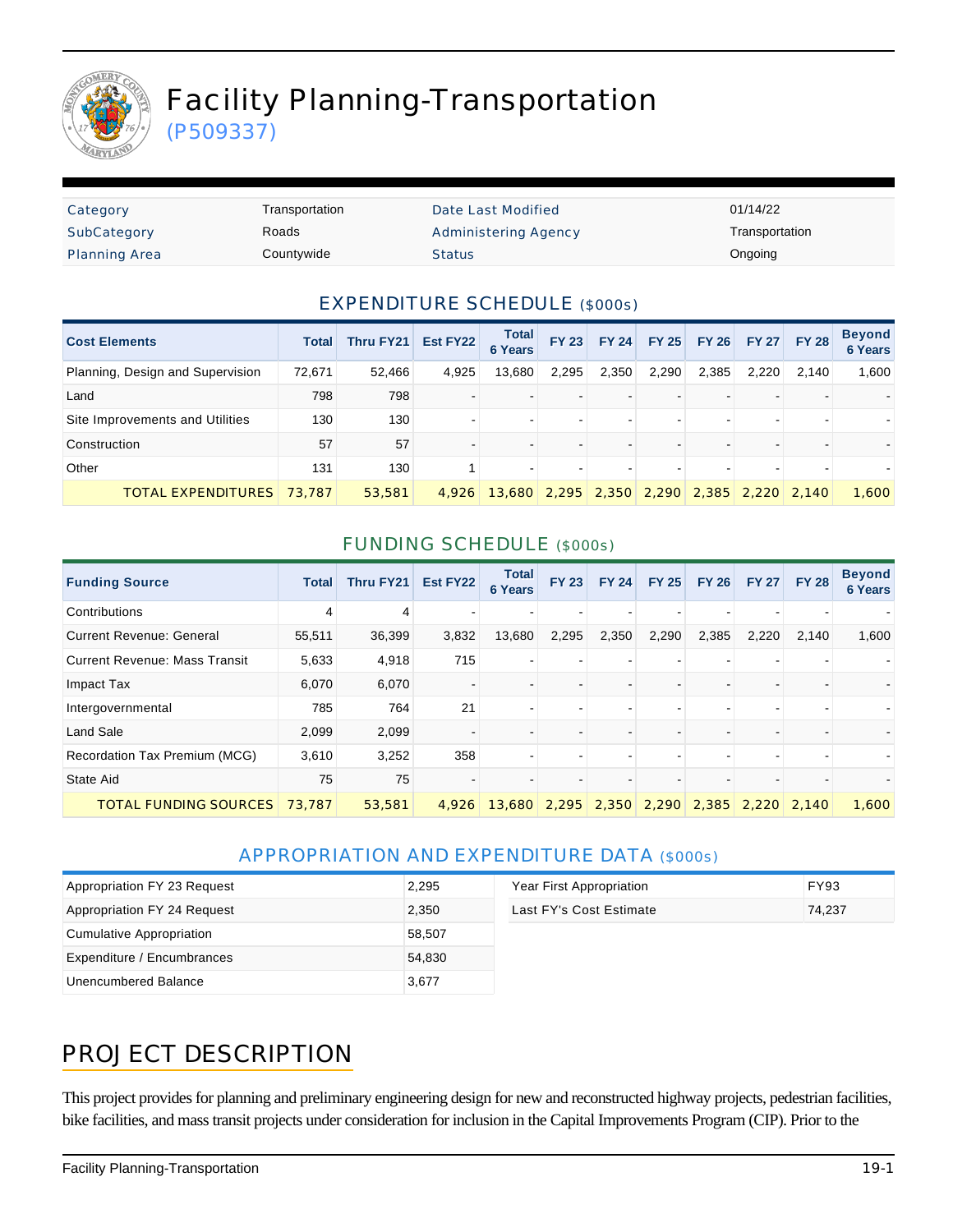establishment of a stand-alone project in the CIP, the Department of Transportation will perform Phase I of facility planning, a rigorous planning-level investigation of the following critical project elements: purpose and need; usage forecasts; traffic operational analysis; community, economic, social, environmental, and historic impact analyses; recommended concept design and public participation are considered. At the end of Phase I, the Transportation, Infrastructure, Energy and Environment (T&E) Committee of the County Council reviews the work and determines if the project has the merits to advance to Phase II of facility planning: preliminary (35 percent level of completion) engineering design. In preliminary engineering design, construction plans are developed showing specific and detailed features of the project, from which its impacts and costs can be more accurately assessed. At the completion of Phase II, the County Executive and County Council hold project-specific public hearings to determine if the candidate project merits consideration in the CIP as a funded stand-alone project.

# COST CHANGE

Add funding in FY27, FY28, and beyond six years to continue project planning for master planned projects. Funding for Mass Transit facility planning was shifted to the new Facility Planning: Mass Transit project.

# PROJECT JUSTIFICATION

There is a continuing need to define the scope and determine need, benefits, implementation feasibility, horizontal and vertical alignments, typical sections, impacts, community support/opposition, preliminary costs, and alternatives for master planned transportation recommendations. Facility Planning provides decision makers with reliable information to determine if a master-planned transportation recommendation merits inclusion in the CIP as a stand-alone project. The sidewalk and bikeway projects in Facility Planning specifically address pedestrian needs.

# FISCAL NOTE

Starting in FY01, Mass Transit Funds provide for mass transit related candidate projects. Impact taxes will continue to be applied to qualifying projects. Starting in FY23, Mass transit related projects are funded in Facility Planning: Mass Transit (P502308).

# **DISCLOSURES**

A pedestrian impact analysis will be performed during design or is in progress. Expenditures will continue indefinitely. The County Executive asserts that this project conforms to the requirement of relevant local plans, as required by the Maryland Economic Growth, Resource Protection and Planning Act.

### **COORDINATION**

Maryland-National Capital Park and Planning Commission, Maryland DOT State Highway Administration, Maryland Department of the Environment, Maryland Department of Natural Resources, U.S. Army Corps of Engineers, Department of Permitting Services, Utilities, Municipalities, Affected communities, Commission on Aging, Commission on People with Disabilities, Montgomery County Pedestrian Safety Advisory Committee

|                                                 | <b>FACILITY PLANNING TRANSPORTATION - No. 509337</b>        |      |
|-------------------------------------------------|-------------------------------------------------------------|------|
|                                                 | FY23-28 PDF Project List <sup>(* New as of FY23-FY28)</sup> |      |
| <b>Studies Underway or to Start in FY23-24:</b> | <b>Candidate Studies to Start in FY25-28:</b>               |      |
| <b>Facility Planning-Transportation</b>         |                                                             | 19-2 |